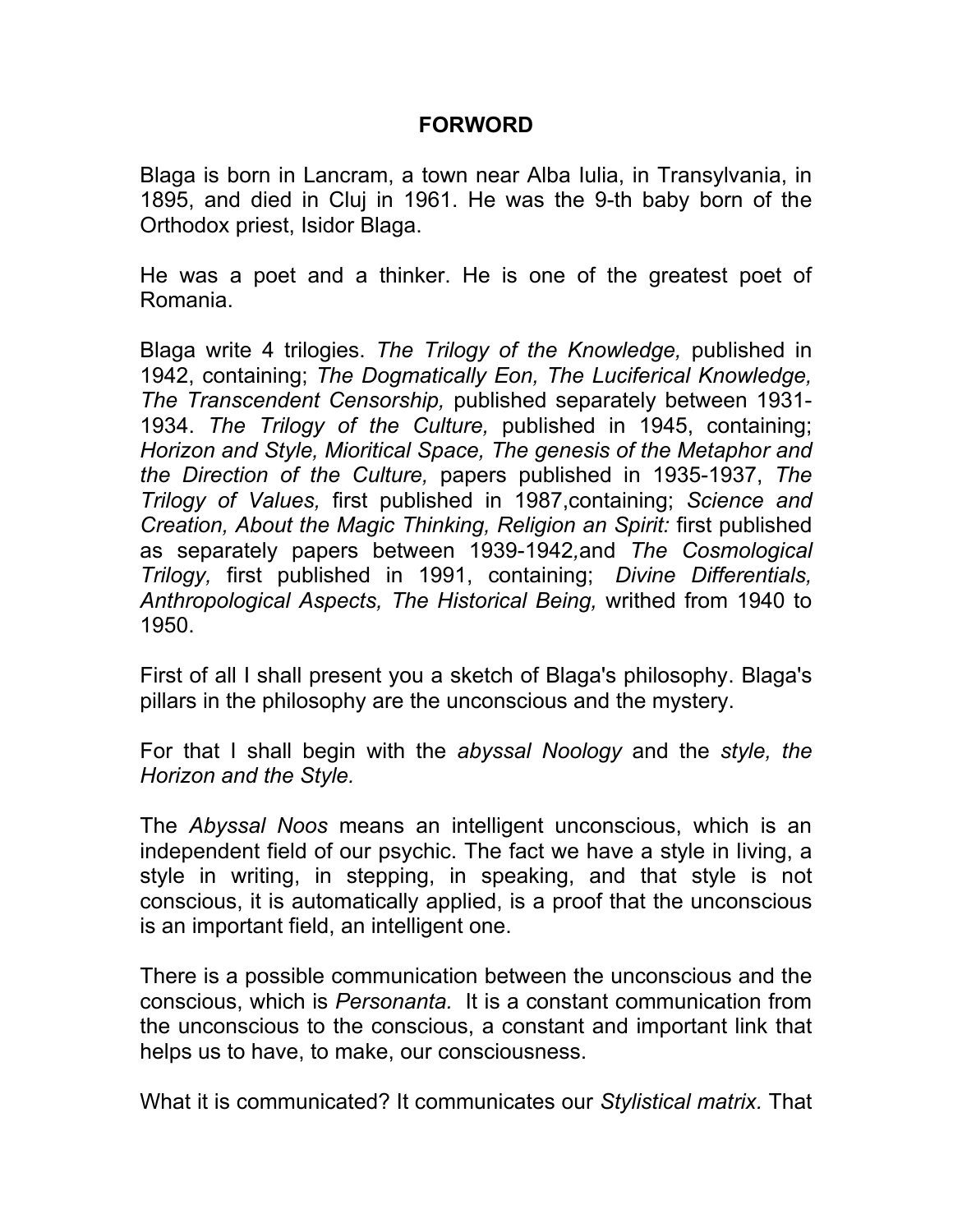means the Space and the Time as apriori forms of our sensibility, and the Categories of the unconscious. Maybe it communicates something from the Archetypes, but that is not from Blaga, from Jung. It communicates the feeling of the space: a three dimension infinite space, or the Waved space, the Cell space, the vaulted space.

At the time we may have the feeling of the Flowing Fountain time, the Waterfall time, or the Stream time.

We may have Atmosphere categories, Axiological categories, values categories. There may be value marks: a positive or a negative mark attached to the horizons. The European has a positive mark as well as the Indian has a negative mark. For the European all is valuable, the life especially. In India, they are thinking the life has no value; they stop the cycles of the reincarnations by the austerity, the voluntary reclusion.

We may have *attitude* toward the horizons, an attitude that is our destiny. *The Anabasis attitude.* We go forward in the horizon we have, we trust life, as Europeans, and we go for. It is the expansion: Alexander the great, Caesar, Napoleon, Columbus, etc., were. *The catabasis attitude.* Is the backward, going in himself without feeling the necessity to go forward. The non-violence, Gandhi.

We have other categories, of *The Formative aspirations.* Some of us are looking for an *individual* aspiration; we may find it in the north Europe at the Anglo-Saxons people. Germans, Dutch's, painters like Rembrandt, Bosch, Durer, thinker like Leibniz with his Monadologie.

We may have another aspiration, *The Rule, The Type,* as we may find in the old Greece: Sofocle, Euripide, Praxiteles, Plato. Monuments as Acropolis. In the Renaissance: Rafael, Racine.

The *Elemental* approach, we may find in old Egyptian art, in the Byzantine art, or in the Indian monuments.

We may say: be yourself. Be the individual or be like the boss. Is the rule, or be like one in the world: Christ, Buddha, Allah, Confucius.

All these categories with the apriori forms of the space and the time,